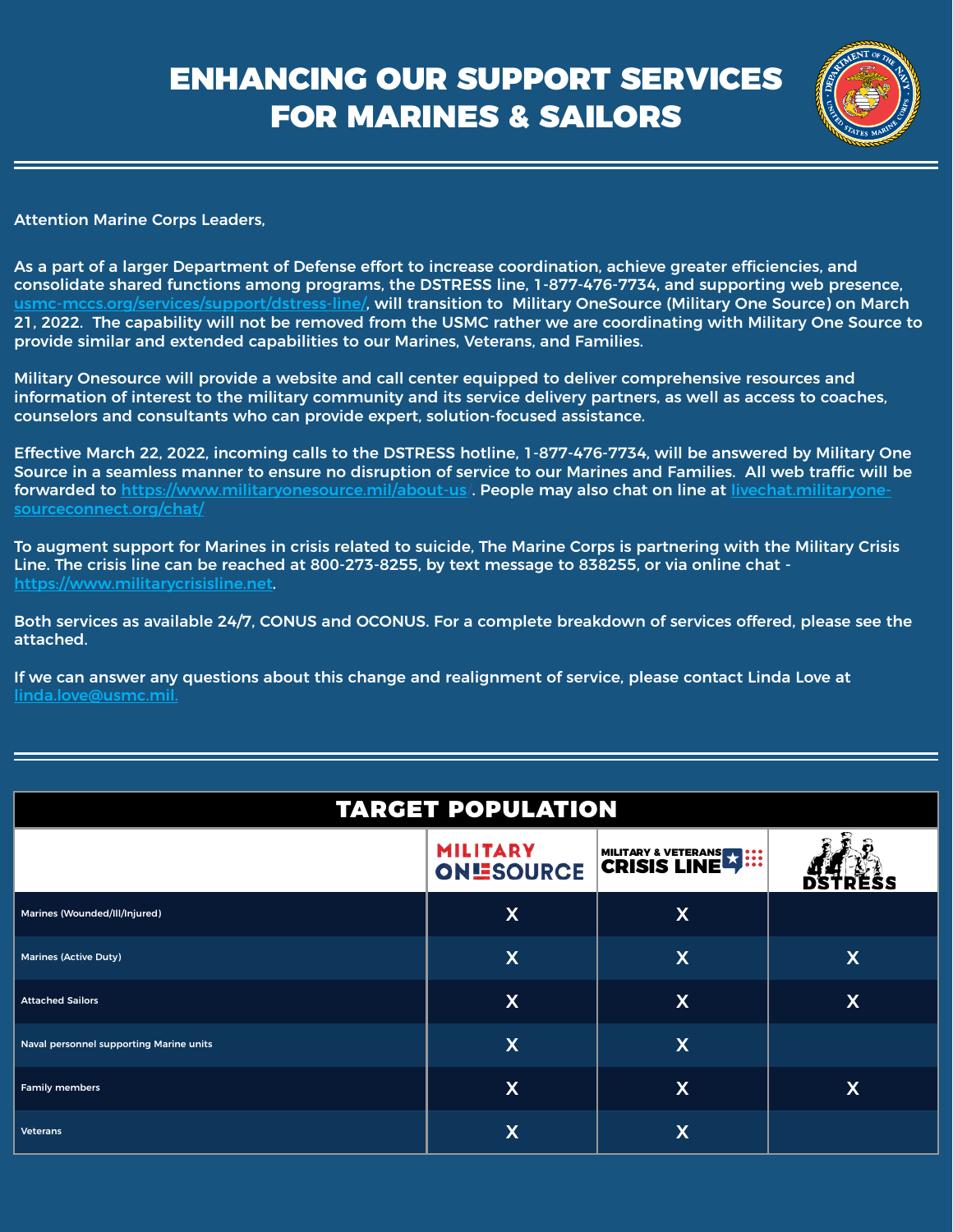| <b>TYPE OF ACCESS</b>                     |                           |                                  |  |
|-------------------------------------------|---------------------------|----------------------------------|--|
|                                           |                           | <b>CONE SOURCE CRISIS LINE 4</b> |  |
| 24/7 availability                         | $\boldsymbol{\mathsf{X}}$ | $\boldsymbol{\mathsf{X}}$        |  |
| <b>Call Center</b>                        | $\boldsymbol{\mathsf{X}}$ | $\boldsymbol{\mathsf{X}}$        |  |
| <b>Operations Center</b>                  | $\mathsf{X}$              |                                  |  |
| <b>Resource Center/Information Center</b> | $\boldsymbol{\mathsf{X}}$ |                                  |  |
| <b>Toll-Free Contact Number</b>           | $\overline{\mathsf{X}}$   | $\boldsymbol{\mathsf{X}}$        |  |
| Non-Medical Counseling Services.          | $\boldsymbol{\mathsf{X}}$ |                                  |  |
| Non-Reportable.                           | $\mathsf{X}$              |                                  |  |
| <b>Global</b>                             | $\boldsymbol{\mathsf{X}}$ | $\boldsymbol{\mathsf{X}}$        |  |
| Psycho-Education                          | $\boldsymbol{\mathsf{X}}$ |                                  |  |
| <b>Call Recording Capability</b>          | $\boldsymbol{X}$          |                                  |  |
| <b>Call Center is Accredited</b>          | $\boldsymbol{\mathsf{X}}$ |                                  |  |

| <b>TYPE OF CONTACT</b>              |                           |                                                  |                           |
|-------------------------------------|---------------------------|--------------------------------------------------|---------------------------|
|                                     |                           | <b>PLILI LART MILITARY &amp; VETERANS ET :::</b> | <b>DSTRESS</b>            |
| <b>Telephone Calls</b>              | $\boldsymbol{\mathsf{X}}$ | $\boldsymbol{\mathsf{X}}$                        | $\boldsymbol{\mathsf{X}}$ |
| <b>Text Messaging</b>               | $\boldsymbol{\mathsf{x}}$ | $\boldsymbol{\mathsf{x}}$                        | $\mathbf x$               |
| <b>Operations Center</b>            | $\boldsymbol{\mathsf{x}}$ | $\boldsymbol{\mathsf{X}}$                        | $\mathbf x$               |
| Chat                                | $\boldsymbol{\mathsf{X}}$ |                                                  | $\boldsymbol{\mathsf{X}}$ |
| Video-Telephone                     | $\boldsymbol{\mathsf{x}}$ |                                                  | $\boldsymbol{\mathsf{X}}$ |
| <b>Emails</b>                       | $\boldsymbol{\mathsf{X}}$ |                                                  | $\boldsymbol{\mathsf{X}}$ |
| Video Chat (Skype)                  | $\boldsymbol{\mathsf{x}}$ |                                                  | $\boldsymbol{\mathsf{X}}$ |
| Voice-Over-Internet Protocol (VOIP) | $\boldsymbol{\mathsf{x}}$ |                                                  | $\mathbf x$               |
| <b>Social Media</b>                 | $\boldsymbol{\mathsf{X}}$ |                                                  |                           |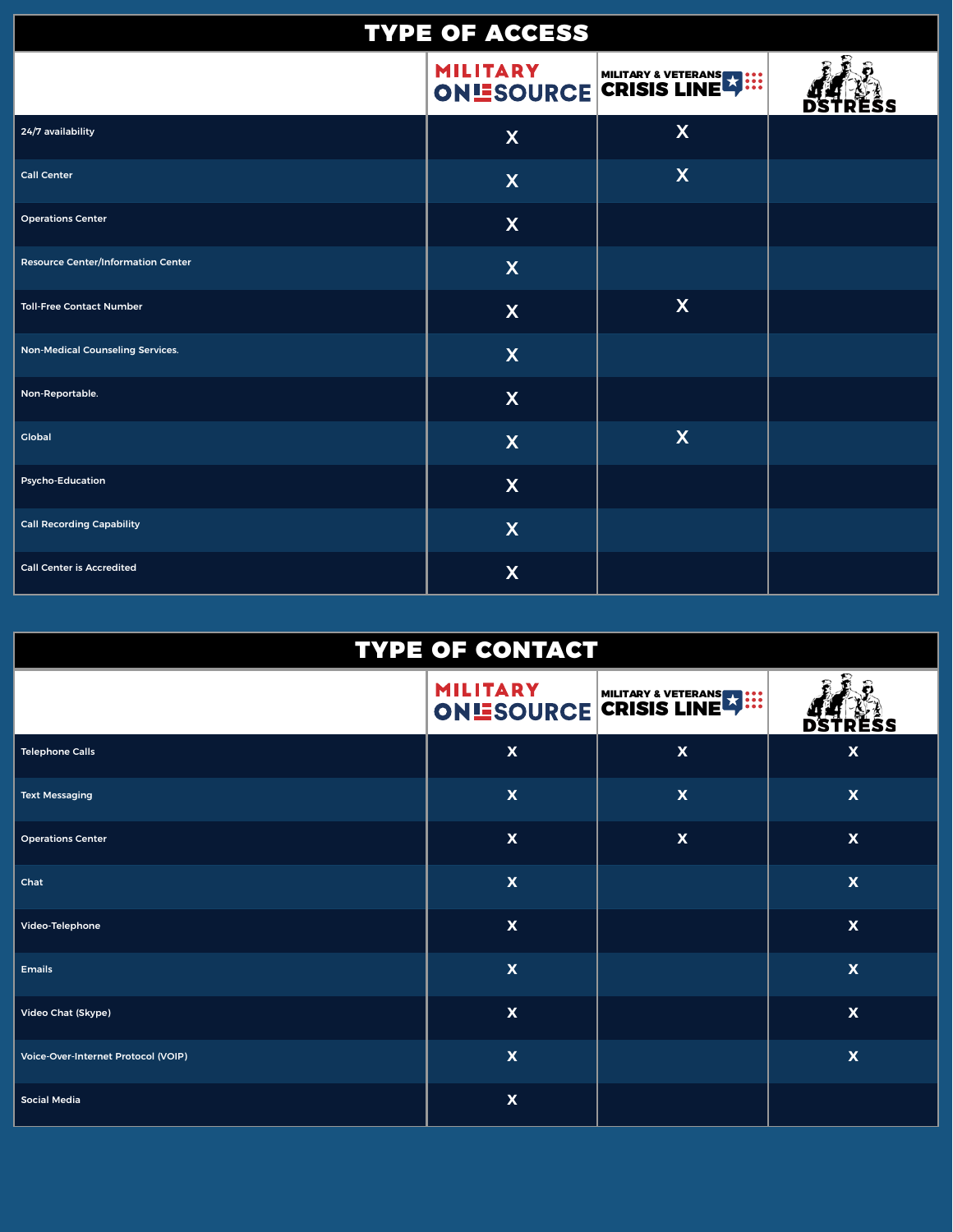| <b>CALL MANAGEMENT</b>                                                                                                      |                                                            |                                                                 |   |  |
|-----------------------------------------------------------------------------------------------------------------------------|------------------------------------------------------------|-----------------------------------------------------------------|---|--|
|                                                                                                                             | <b>MILITARY</b>                                            | IN THE LAR T MUTARY & VETERANS THE MAIL ON LESOURCE CRISIS LINE |   |  |
| Incoming calls shall be answered immediately by a person or the Interactive Voice<br>Response (IVR)                         | Χ                                                          | X                                                               | X |  |
| Any call that is placed in a queue should be answered within five minutes                                                   | All calls answered within 20<br>seconds, no queue required | Χ                                                               | Χ |  |
| Calls routed to a queue or on hold will have an announcement to notify the caller<br>incrementally that they will be served | All calls answered within 20<br>seconds, no queue required |                                                                 | Χ |  |

|  | I 7.A<br>ПK | A I<br>- 7 |
|--|-------------|------------|
|--|-------------|------------|

|                                                                                                                                                                                                                                                                                                                                                                                             | <b>MILITARY</b> | IN THE SOURCE CRISIS LINE THE BASE ON LES SOURCE |  |
|---------------------------------------------------------------------------------------------------------------------------------------------------------------------------------------------------------------------------------------------------------------------------------------------------------------------------------------------------------------------------------------------|-----------------|--------------------------------------------------|--|
| If the person receiving counseling requests restricted reporting pursuant to<br>domestic abuse or sexual assault, counselors shall refer that person to his/her unit's<br>victim advocates                                                                                                                                                                                                  |                 |                                                  |  |
| In the event a caller wishes to report/discuss a sexual assault, personnel will provide<br>support and crisis intervention, when necessary, by: defining the problem, assessing<br>the caller for safety concerns, providing appropriate resources, and performing a<br>warm hand-off of all Sexual Assault Crisis Center Referrals using the warm hand-off<br>process non-crisis situation |                 |                                                  |  |

| <b>DUTY TO WARN</b>                                                                                                                                               |                 |                              |   |
|-------------------------------------------------------------------------------------------------------------------------------------------------------------------|-----------------|------------------------------|---|
|                                                                                                                                                                   | <b>MILITARY</b> | IN THE LIGK TREE CRISIS LINE |   |
| Provide immediate, actionable identifying information to appropriate local first<br>responders when a contact indicates that he/she is a threat to self or others | Χ               |                              | Χ |
| Notify MF for appropriate notification to chain of command                                                                                                        | Χ               |                              |   |

| <b>NON-MEDICAL SERVICES</b>                                                                  |                 |                                              |   |
|----------------------------------------------------------------------------------------------|-----------------|----------------------------------------------|---|
|                                                                                              | <b>MILITARY</b> | IN THE LAND METARY & VETERANS THE MANUSCRIPT |   |
| Non-Medical Case Management                                                                  | Χ               |                                              |   |
| Non-Medical Counseling, Short-Term, Solution-Focused counseling (across stress<br>continuum) | Χ               |                                              | Χ |

|                                                                                                                                                 | <b>MILITARY</b> | IN THE LAR T MILITARY & VETERANS MELTON LESOURCE CRISIS LINE |   |
|-------------------------------------------------------------------------------------------------------------------------------------------------|-----------------|--------------------------------------------------------------|---|
| Support resource and call center operations and capable of serving the needs of<br>target population                                            |                 |                                                              | Χ |
| Provides non-medical case management                                                                                                            | Χ               |                                                              |   |
| Contractor employees performing services will be controlled, directed, and<br>supervised at all times by management personnel of the contractor |                 |                                                              |   |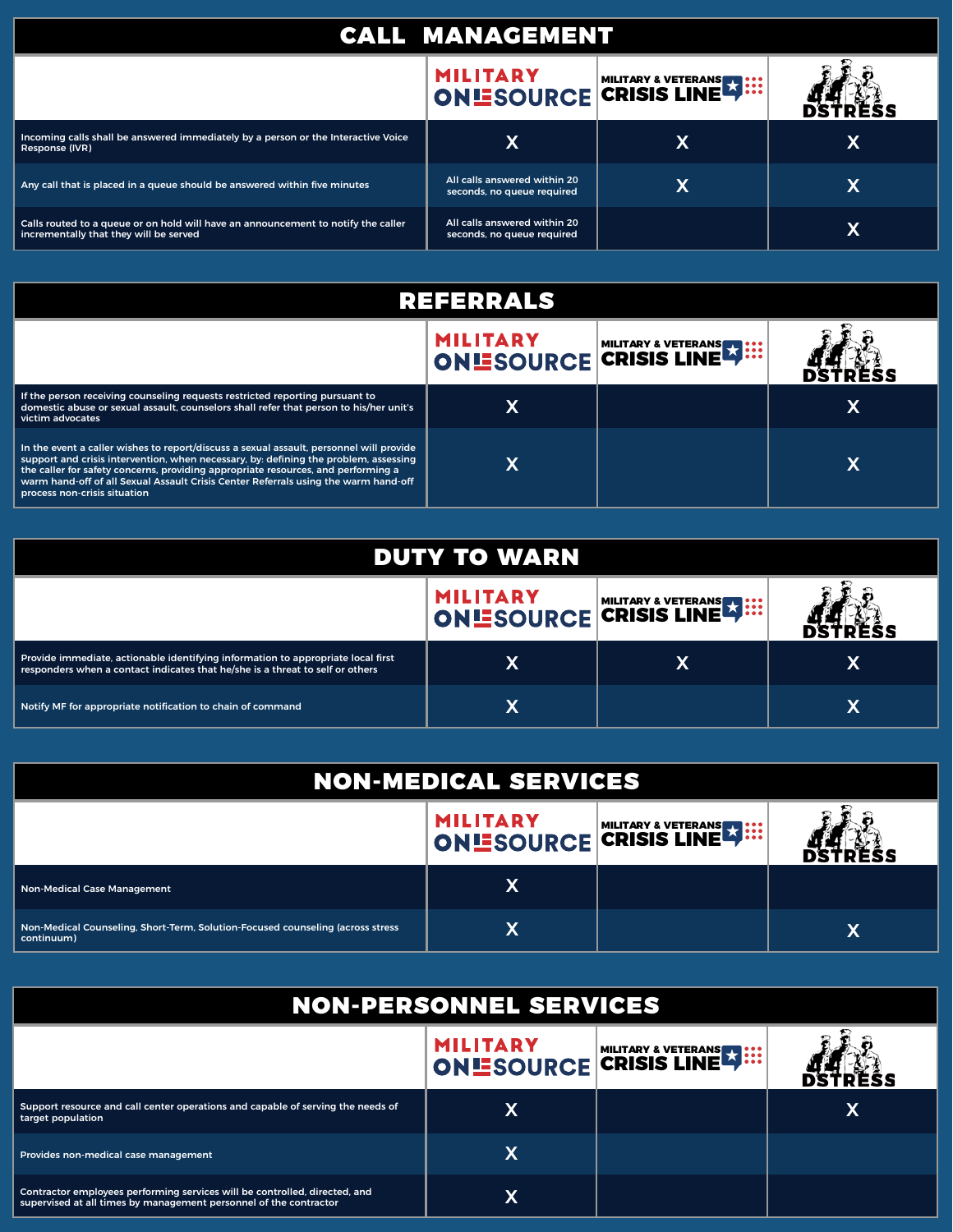## NON-MEDICAL PROFESSIONALS

|                                                                                                                                     | <b>MILITARY</b> | IN THE LIAK Y METARY & VETERANS THE MANUSCRIPT |  |
|-------------------------------------------------------------------------------------------------------------------------------------|-----------------|------------------------------------------------|--|
| Facilitate support for target population requiring assistance                                                                       | Χ               |                                                |  |
| First line leadership at the call center providing support to target population during<br>various shifts for Call Center operations | Χ               |                                                |  |

| PREVENTION / ADVOCACY                                                                  |                           |                                  |                           |  |
|----------------------------------------------------------------------------------------|---------------------------|----------------------------------|---------------------------|--|
|                                                                                        |                           | <b>CONLESOURCE CRISIS LINE 4</b> |                           |  |
| Provides resources for stress and anger management                                     | X                         |                                  |                           |  |
| Provides resources for grief and loss                                                  | $\mathsf{X}$              |                                  |                           |  |
| Provides resources for issues with the deployment cycle                                | $\boldsymbol{\mathsf{X}}$ |                                  |                           |  |
| Provides resources for suicide prevention                                              | $\boldsymbol{\mathsf{X}}$ |                                  |                           |  |
| Provides resources for parent-child relationships                                      | $\boldsymbol{\mathsf{X}}$ |                                  |                           |  |
| Provides resources for couples communication                                           | $\mathsf{X}$              |                                  |                           |  |
| Provides resources for marital issues                                                  | $\boldsymbol{\mathsf{X}}$ |                                  | $\boldsymbol{X}$          |  |
| Provides resources for relationships                                                   | $\boldsymbol{\mathsf{X}}$ |                                  | $\mathsf{X}$              |  |
| Provides resources for relocations based on the needs of the community being<br>served | $\boldsymbol{\mathsf{X}}$ |                                  | $\boldsymbol{\mathsf{X}}$ |  |
| Increase access to care                                                                | $\mathsf{X}$              |                                  | X                         |  |
| Decrease stigma against seeking help                                                   | $\boldsymbol{\mathsf{X}}$ |                                  | $\boldsymbol{\mathsf{X}}$ |  |
| <b>Resource Identification</b>                                                         | $\boldsymbol{X}$          |                                  | $\boldsymbol{\mathsf{X}}$ |  |
| <b>Information Distribution</b>                                                        | $\boldsymbol{\mathsf{X}}$ |                                  | $\boldsymbol{\mathsf{X}}$ |  |
| Provide resources for education                                                        | $\overline{\mathsf{X}}$   |                                  |                           |  |
| Provide resources for employment                                                       | $\mathsf{X}$              |                                  |                           |  |
| Provide resources for social media                                                     | $\mathsf{X}$              |                                  |                           |  |
| <b>Case Management</b>                                                                 | $\mathsf{X}$              |                                  | $\boldsymbol{\mathsf{X}}$ |  |